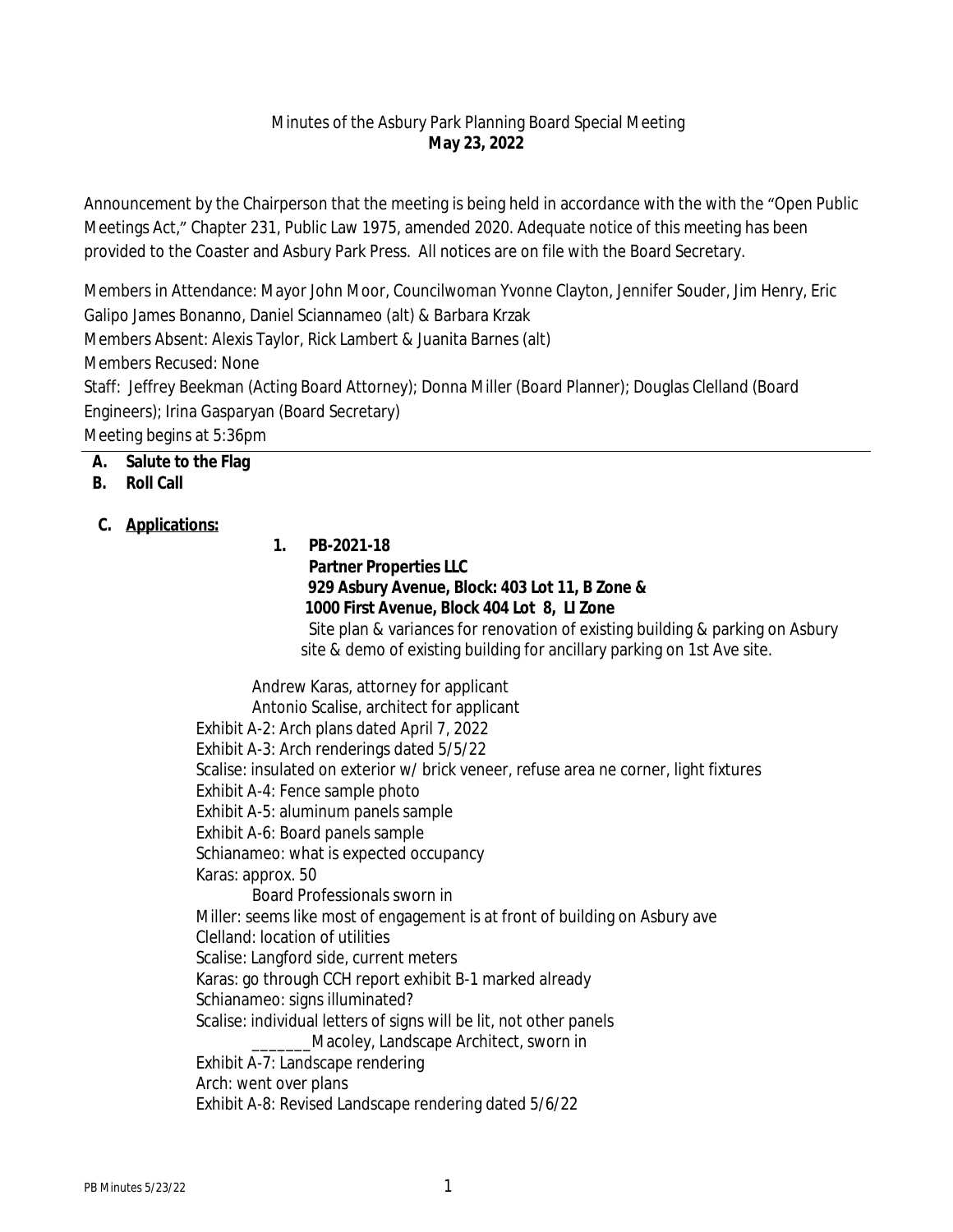Arch: no light spillage outside the property lines into street Karas: can take 2 spaces in different locations and add more trees, including the corner. Can also loose 2 spaces on 1000 lot Krzak: lower plantings along Langford Arch: have solid evergreen hedge there to shield headlights Bonanno: 4 along langford street, 2 in parking lots, lower plantings in between Souder: is there tree protection in there? Arch: if its not we will put it in Daphne Galvin, engineer for applicant, sworn in Scianameo: wasn't clear width of sidewalk Galvin: 4' grass strip next to building, 5' sidewalk, 4' grass strip to curb, not changing any of this. Blade will be in the grass strip area Open to Q's from public No public noted Krzak: coming back with: calcs for impervious w modifications, plantings, removing sign behind building, keep historic parapet wall, tree protection, painted strip in parking lot w/ tree, dark sky for sconces, fence sample photo, Galipo: request for coordinated drawing overlayed floorplan/site plan Beekman: show detail of landscaping that shows what species proposed Karas: clarify fence interior property

**Motion to carry application to June 27, 2022 without notice**: Krzak **Seconded by:** Galipo All members vote in favor APPLICATION CARRIED

#### **2. PB-2022-04 Asbury Partners, LLC, 1600 Ocean Avenue – Block 4502, Lot 1.25**

North Eats Food Truck Court Extension/Amendment

Jennifer Porter, Attorney for applicant, sworn in

Austin Leopold, property manager for Madison Marquette, sworn in

Leopold: max # of trucks= 6, no use of generators, no additional signage, no change in site plan, only 2 operational issues brought up- 1. Having an on-site staff person there at all times, ask to change to maintenance person checking in throughout the day, 2. Currently trucks are not allowed to be left in spaces overnight, ask that trucks be allowed to be left.

Porter: we proposed to have frequent site checks with a log book and require it to be inspected, submit logs to the city planning department. Overnight parking- trucks able to remain until site opens, no changes to hours. Lambert: how would you propose

Moor: this has been proposed to council for many months, we reduced # of hours, also said trucks must be removed every night. We thought we had a agreement.

Leopold: We have never provided water to the site, not needed.

Krzak: still asking for 6 year extension, hours/dates same, length of trucks same, # of trucks same, no overnight parking, no generators, maintenance hours. Just have to see if we agree to approve for 6 years. Henry: I would prefer to see if every 2 years renewable again.